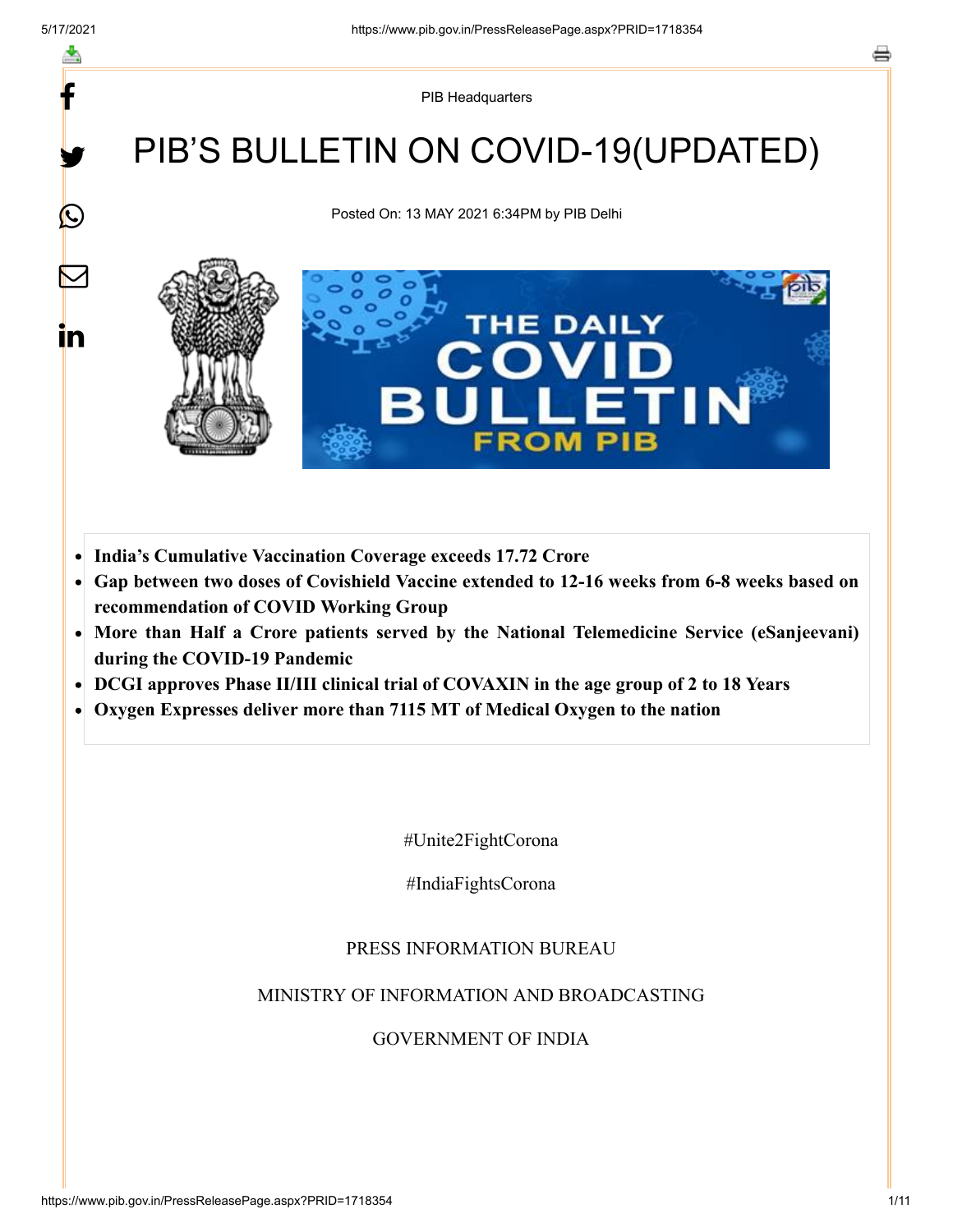y.

 $\bigcirc$ 

 $\bm{\nabla}$ 

<u>in</u>

5/17/2021 https://www.pib.gov.in/PressReleasePage.aspx?PRID=1718354



\* A indicates increase in the number in the last 24 hrs

\* 'Recovered' and 'Active' bar plots (for states) are to scale; the 'Deaths' plot is NOT to scale

#### @COVIDNewsByMIB

#### **India's Cumulative Vaccination Coverage exceeds 17.72 Crore**

- **4,31,285** beneficiaries of the age group 18-44 years received their first dose of COVID vaccine in the last 24 hours and cumulatively **34,80,618** across 30 States/UTs since the start of phase-3 of vaccination drive. Table below shows the cumulative vaccine doses administered to 18-44 years age group till now.
- India's cumulative recoveries stand at **1,97,34,823** today. The National Recovery Rate is **83.26%.**
- The National Mortality Rate currently stands at **1.09%.**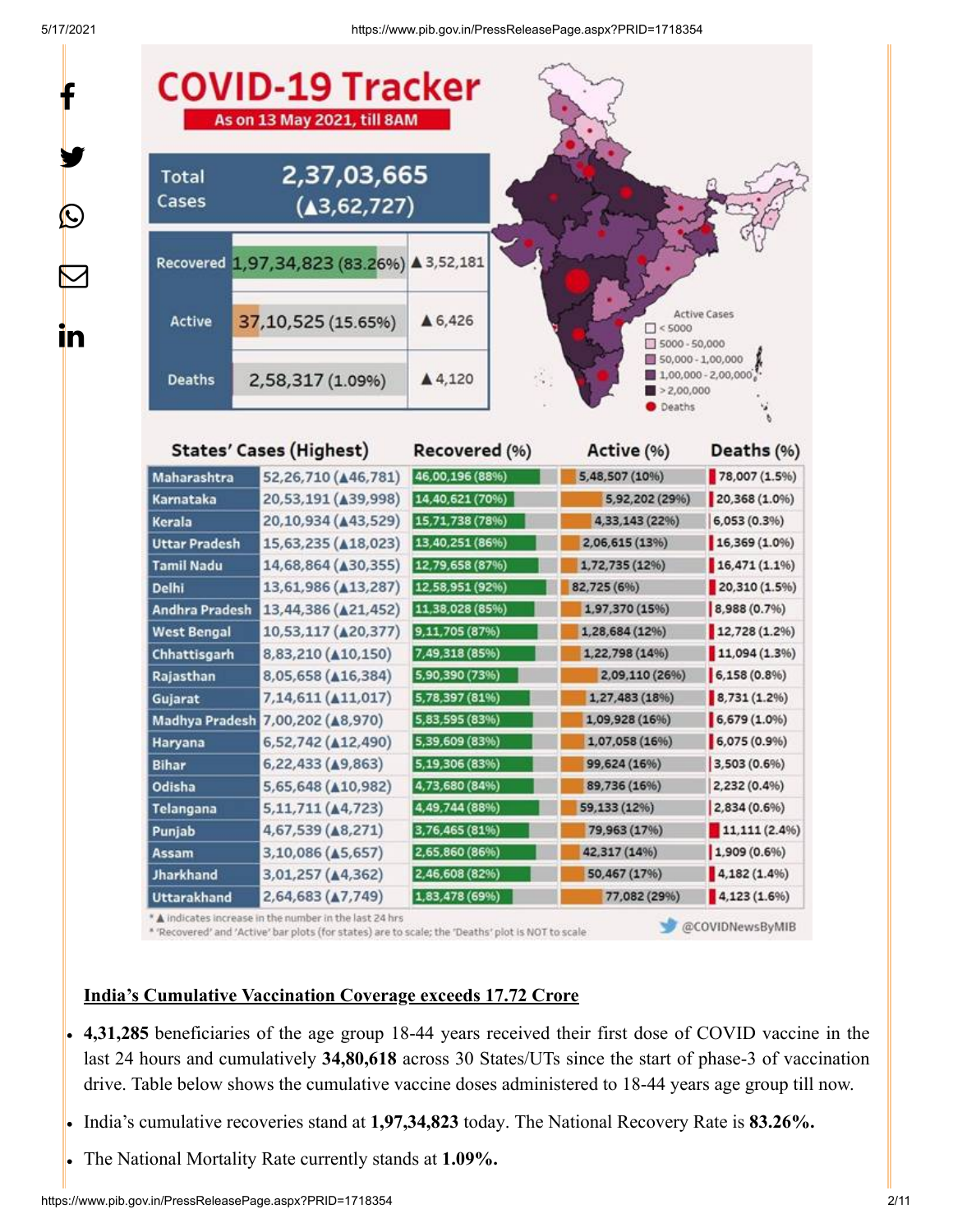t

<u>in</u>

For Details : <https://pib.gov.in/PressReleasePage.aspx?PRID=1718217>

### **More than Half a Crore patients served by the National Telemedicine Service (eSanjeevani) during Sthe COVID-19Pandemic**

Daily, over 1500 doctors serve patients remotely through eSanjeevani telemedicine platform

 $\bigotimes_{Few}$  States working towards rolling out special Home Isolation OPDs wherein patients can be screened remotely for COVID-19 by final year MBBS students

For Details: <https://pib.gov.in/PressReleasePage.aspx?PRID=1718221>

#### **DCGI approves Phase II/III clinical trial of COVAXIN in the age group of 2 to 18 Years**

The National Regulator of the country, the Drugs Controller General of India (DCGI), after careful examination, has accepted the recommendation of Subject Expert Committee (SEC) and accorded permission to conduct the Phase II/III clinical trial of Covaxin (COVID vaccine) in the age group 2 to 18 years, to its manufacturer Bharat Biotech Ltd on 12.05.2021.

For Details: <https://pib.gov.in/PressReleasePage.aspx?PRID=1718192>

#### **Update on Ventilators Supplied under PM CARES**

"Made in India" Ventilators have strengthened Infrastructure of Hospitals for Effective COVID management. All Technical Assistance being provided by Manufacturers for their Glitch-free Operation.

For Details: <https://pib.gov.in/PressReleasePage.aspx?PRID=1718183>

#### **Gap between two doses of Covishield Vaccine extended from 6-8 weeks to 12-16 weeks based on recommendation of COVID Working Group**

The COVID Working Group chaired by Dr N K Arora has recommended extension of the gap between the first and second doses of COVISHIELD vaccine to 12-16 weeks. The present gap between the two doses of COVISHIELD vaccine is 6-8 weeks.

Based on the available real-life evidences, particularly from UK, the COVID-19 Working Group agreed for increasing the dosing interval to 12-16 weeks between two doses of COVISHIELD vaccine. No change in interval of COVAXIN vaccine doses was recommended.

For details:<https://www.pib.gov.in/PressReleasePage.aspx?PRID=1718308>

#### **Update on Covid Relief Aid: Through a "Whole of Government" approach, Govt of India has expeditiously Allocated and Delivered Global Aid to States/UTs**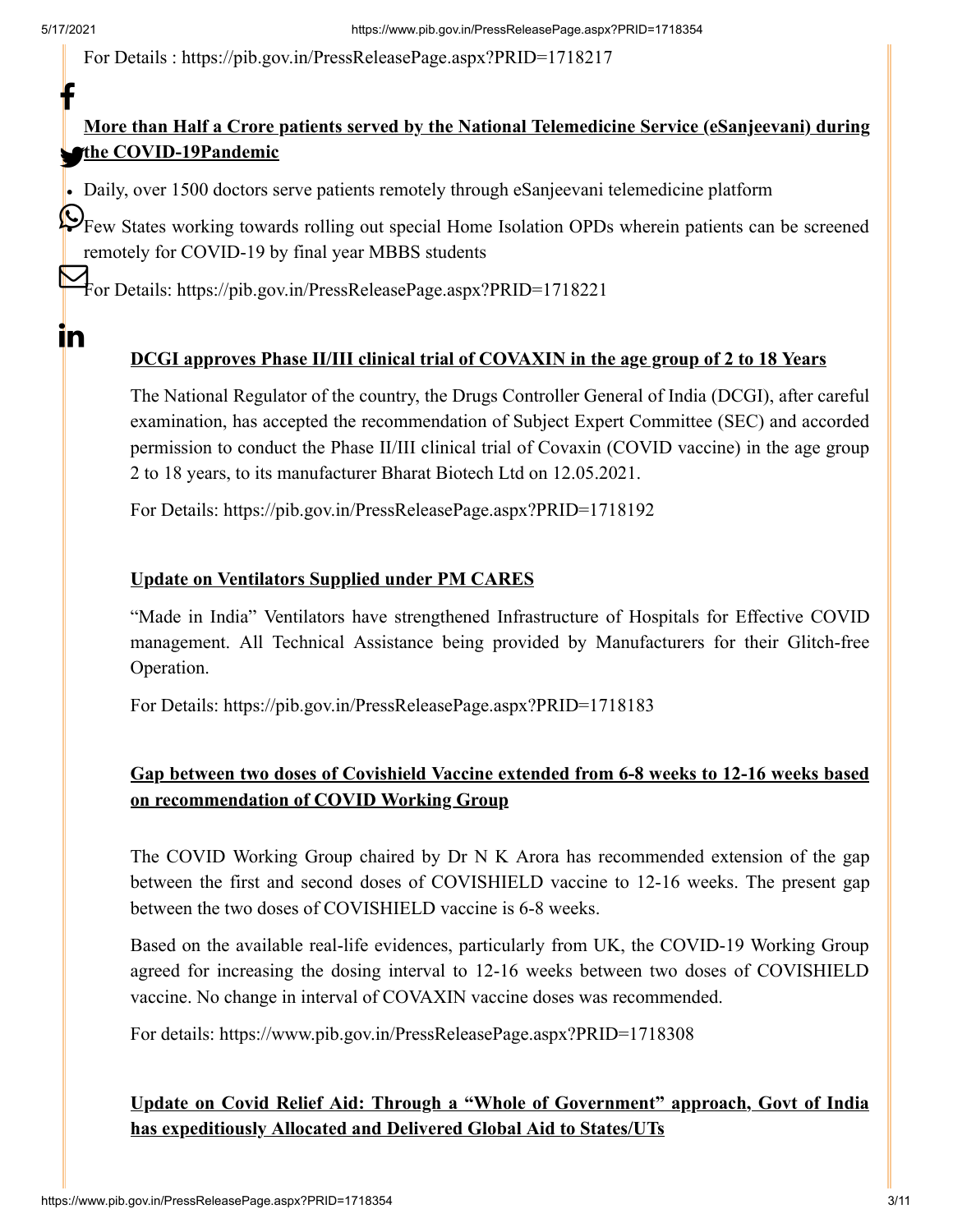y.

 $\boldsymbol{\mathsf{Q}}$ 

 $\blacktriangleright$ 

 $\mathbf{in}$ 

Government of India has been receiving international donations and aid of COVID-19 relief medical supplies and equipment since 27 April 2021 from different countries/organisations to augment its efforts in fighting the unprecedented surge in COVID in the country. Through a streamlined and systematic mechanism under the "Whole of Government" approach, various Ministries/Departments of Government of India have seamlessly collaborated for expeditiously delivering the incoming global aid to States and UTs.

**Cumulatively, 9,294 Oxygen Concentrators; 11,835 Oxygen Cylinders; 19 Oxygen Generation Plants; 6,439 ventilators/Bi PAP; nearly 4.22 L Remdesivir vials delivered/ dispatched through road and air, from 27th April 2021 to 12th May 2021.**

For details:<https://www.pib.gov.in/PressReleasePage.aspx?PRID=1718313>

#### **Union Government consistently and proactively working to secure and enhance the Availability of COVID Vaccines**

There have been reports in a section of the media followed by some uninformed tweets alleging delay in licensing for Covaxin and delayed approval for technology transfer for manufacturing COVAXIN vaccine in the country.

These news reports and the content mentioned in the tweet are completely baseless and factually incorrect.

The Union Government is consistently and proactively working to secure and enhance the availability of vaccines. Government of India, in its new liberalized strategy, has made specific provisions that vaccines for COVID-19, which have been developed & are being manufactured in foreign countries and which have been granted emergency use authorization by National Regulators of United States, European Medicine Agency (EU), United kingdom, Japan or which are listed in WHO (Emergency Use Listing), will be granted emergency use approval in India. It also provides for post-approval parallel bridging clinical trial in place of conduct of prior local clinical trial as per the provisions prescribed under Second Schedule of the New Drugs & Clinical Trials Rules 2019. This is a radical departure from past allowing rapid and simplified authorization of foreign vaccines by Drugs Controller General of India (DCGI).

For details:<https://www.pib.gov.in/PressReleasePage.aspx?PRID=1718332>

#### **Oxygen Expresses deliver more than 7115 MT of Medical Oxygen to the Nation**

Indian Railways is continuing its journey of bringing relief by delivering Liquid Medical Oxygen (LMO) to various states across the country. So far, Indian Railways has delivered nearly 7115 MT of LMO in more than 444 tankers to various states across the country. Yesterday Oxygen Expresses delivered nearly 800 MT of LMO to the Nation.

For details:<https://www.pib.gov.in/PressReleasePage.aspx?PRID=1718326>

#### **Bhubaneswar Airport ensures seamless delivery of medical essentials to support the fight against Covid-19**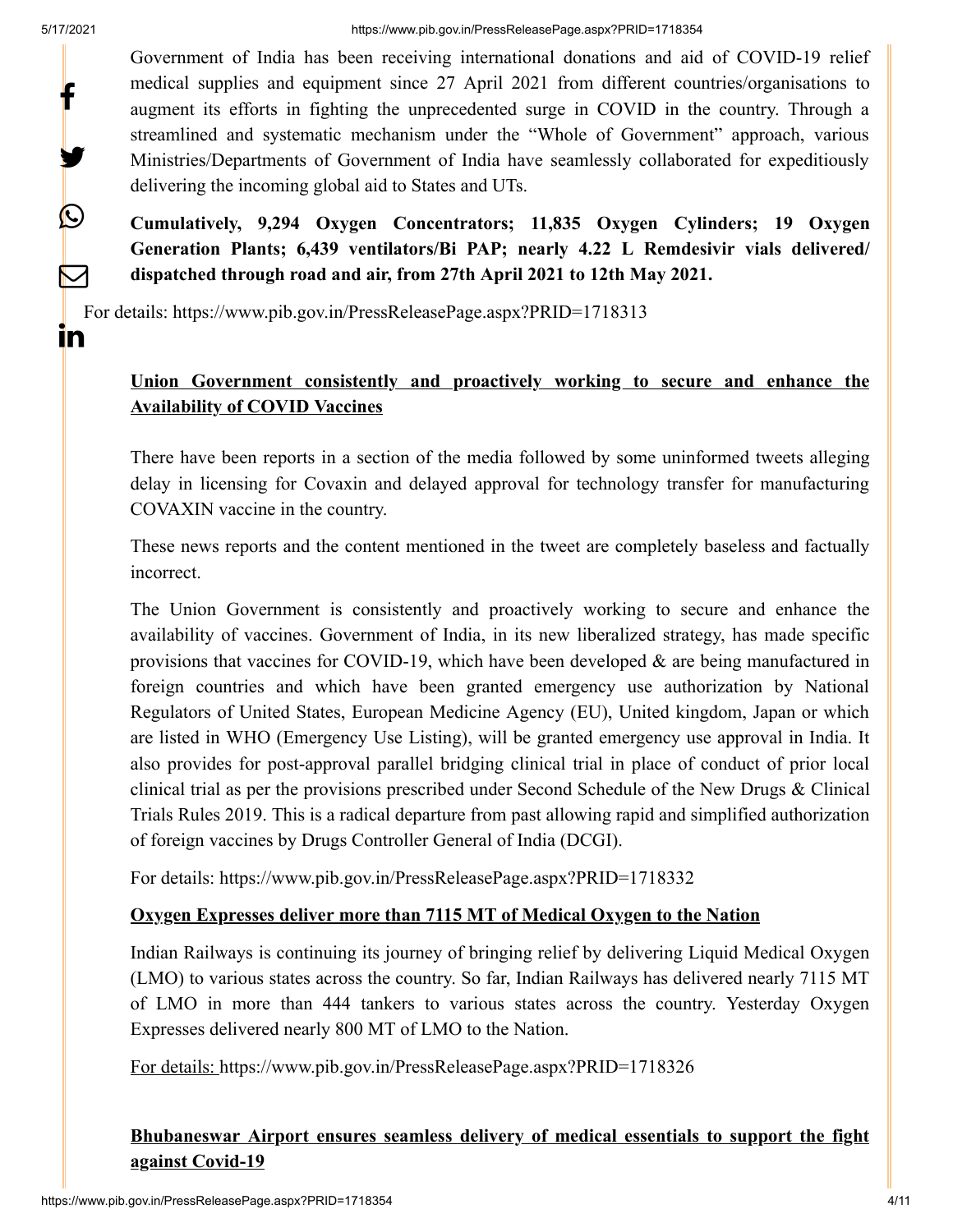y.

Total 156 empty oxygen tankers, 526 oxygen concentrators and 140 oxygen cylinders transported.

For Details: <https://pib.gov.in/PressReleasePage.aspx?PRID=1718233>

#### **INPUTS FROM PIB FIELD UNITS**

**Maharashtra**: The Maharashtra Government has extended the current Covid-19 restrictions in the state till 7am on 1st June. The state has also made a negative RT-PCR report mandatory for those entering the state. The test report will have to be issued within 48 hours before the time of entry into the state. <u>IS</u>

Maharashtra Government has temporarily suspended the vaccination drive for 18-44 age group due to inshortage of vaccines. Maharashtra's Health Minister Rajesh Tope said the state cabinet has decided that all the doses purchased for this age group will now be diverted for the 45 category.

**Gujarat**: In Gujarat, the fortnight-long "Maru Gam, Corona Mukt Gam" programme organised by the Gujarat government to control the spread of Covid-19 in the villages, has been extended for five more days till May 20. Jaydrathsinh Parmar, Minister of State for Panchayats, said a total of 15,322 Covid care centres have been set up within 14,236 gram panchayats, where 1,37,000 lakh beds have been readied to isolate and provide primary treatment for those detected with mild symptoms.

Gujarat recorded 11,017 new cases of COVID19 yesterday. Maximum 2795 new cases were reported from Ahmedabad, while Surat recorded 781 new cases. 102 patients lost their lives yesterday.

**Rajasthan**: In Rajasthan, the State Government has decided to import 1,00,00,000 COVID vaccine doses. The state also approved the proposals for relaxation in financial procedures for the purchase and transportation of life-saving drugs, oxygen concentrators and other medical equipment. The State Government has also started the work to develop necessary facilities in children hospitals amidst warning of the third and fourth wave.Meanwhile, a lion has tested positive for COVID-19 in Nahargarh Biological Park of Jaipur. Nahargarh Biological Park had already been closed for tourists last month.

**Madhya Pradesh:** In Pradesh, the number of fresh Coronavirus infections is continuously declining. Chief Minister Shivraj Singh Chouhan has said that in areas where the positivity rate has gone below five per cent, Corona curfew will be gradually lifted in the districts after 17th of May.'Black fungal infection' treatment units with operation theatres (OTs) will be opened in Bhopal and Jabalpur. Chief Minister Shivraj Singh Chouhan informed that so far, 50 black fungal infection cases have come to notice in the state. The State government is also devising a preventive strategy against black fungal infection which includes measures such as rational use of steroids in COVID patients by doctors and educating patients to identify the primary signs of the disease.

**Chhattisgarh:** Chhattisgarh has launched CG Teeka web portal to enable the disadvantaged section of its population to register for Covid-19 vaccination programme through help desks, to be set up at hundreds of locations across the state.

Amid the second wave of Coronavirus infection, there have also been some cases of black fungus infection. Taking stock of these cases, the State Government has started efforts to control this disease. Chhattisgarh Chief Minister Bhupesh Baghel has directed the Health Department to ensure availability of medicines needed for the treatment of Black Fungus infection in various districts after some cases of this disease came to the fore.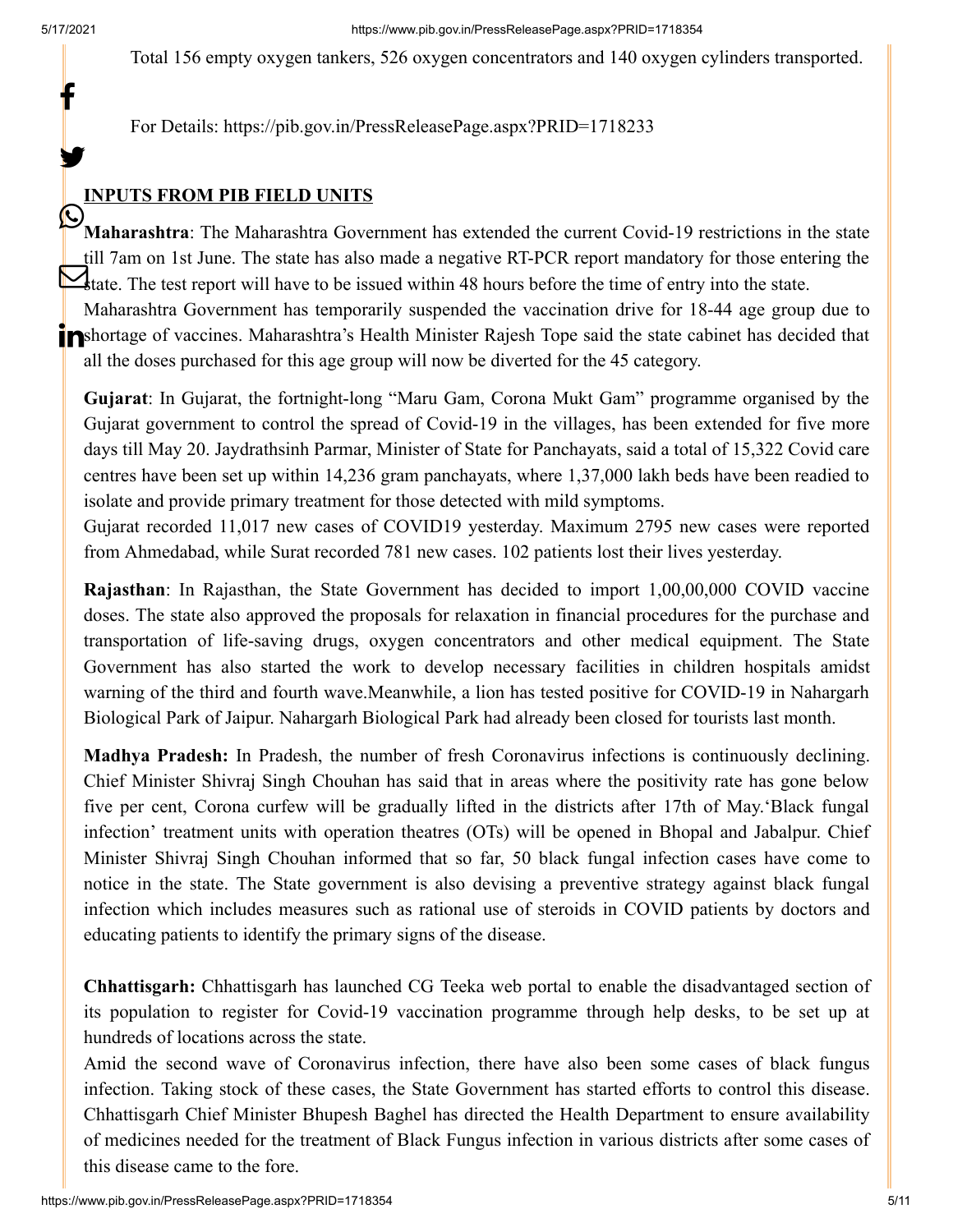**Goa:** Following the high court directions that Covid-19 negative certificate is mandatory for all those entering the state, Goa police has strengthened its apparatus at the state's borders to ensure that the directions are strictly complied with. In a bid to ensure that Goa Medical College gets adequate supply of Oxygen, the state government has started calibrating the supply of oxygen to private hospitals and primary health centres. f

**C**Kerala:The State government is considering an extension of the lockdown as the Covid-19 numbers and test positivity rate show no signs of abating. A final decision will be made after considering the Covid-19 figures on Friday and Saturday. The Health Department and expert committee have recommended an extension of the lockdown. However, there are also suggestions that strict lockdown needs to be enforced in only areas with high TPR. The state recorded 43,520 new Covid cases yesterday. 95 new fatalities were also confirmed, mounting the death toll to 6053. TPR also increased and touched at 29.75%. Meanwhile, Id-ul-Fitr is being celebrated in the state today under strict Covid restrictions. Following appeal from religious leaders, faithful offered their Eid prayers at home. So far, a total of 82,00,528 people has taken vaccine in the state. 62,62,809 took first dose and 19,37,719 people had their second dose. in

**Tamil Nadu:** Chief Minster MK Stalin, on Thursday, wrote a letter to PM seeking suspension of GST for Covid drugs and vaccines. Chief Minister further urged the centre to relax the debt-to-GDP ratio of state governments from 3% to 4% to enable state governments to obtain debt in such difficult times. An all-party meeting chaired by CM is being held today to discuss the steps to be taken to tackle the Covid-19 crisis. Vedanta Ltd owned Sterlite Copper has commenced production of medical oxygen at its facility in Tamil Nadu and the first batch of 'medical grade oxygen' was dispatched today. The first Oxygen Express for Tamil Nadu from Indian Railways carrying 80 metric tonnes (MT) of liquid medical oxygen (LMO) on Wednesday left from Durgapur railway station in West Bengal. Following submission by the Centre that over a lakh oxygen generator, developed by DRDO, has been sanctioned under the PM Cares Fund for installation, the Madras High Court on Wednesday sought the Tamil Nadu Government to immediately seek for such installation to augur the growing oxygen demand in the State. TN recorded 30,355 new COVID-19 cases in the single biggest day spike so far on Wednesday, pushing the caseload to 14,68,864 while 293 deaths in the last 24 hours took the toll to 16,471 and 1,72,735 active cases. Till date 67,38,923 have been vaccinated across the State, of which 49,37,244 received first dose and 18,01,679 received second dose.

**Karnataka:**New Cases Reported: 39998; Total Active Cases: 592182; New Covid Deaths: 517; Total Covid Deaths: 20368. Around 88,437 were vaccinated yesterday with a total of 1,08,82,080 have been vaccinated in the state till now. Due to inadequate supply and lack of inventory, the state government has decided to discontinue vaccination for those in the age group of 18-44 years, decided to give second dose on top priority to 45-year-old. The central government has told the High Court that the quantity of Remdisivir supplied to the state has been increased to 5.75 lakh.

**Andhra Pradesh:**State reported 21,452 new Covid-19 cases after testing 90,750 samples with 89 deaths, while 19,095 got discharged during the last 24 hours. Total cases: 13,44,386; Active cases: 1,97,370; Discharges: 11,38,028; Deaths: 8988. A total of 73,73,521 doses of Covid vaccine have been administered in the state as on yesterday, which include 53,30,276 first doses and 20,43,245 second doses. State Health Minister said that the oxygen capacity will be increased from present 517 MT to 600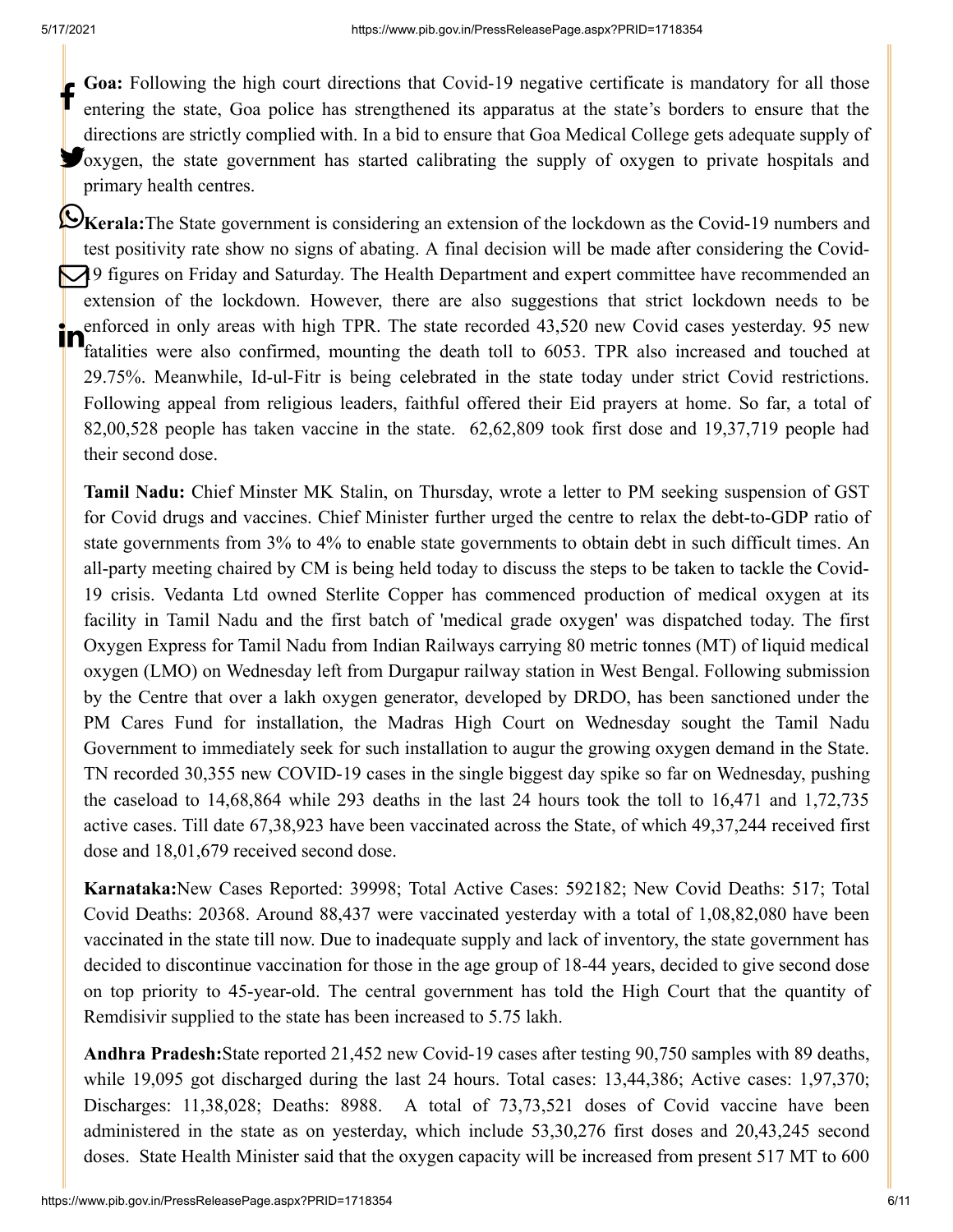#### 5/17/2021 https://www.pib.gov.in/PressReleasePage.aspx?PRID=1718354

MT. Besides, monitoring cells will be set up to prevent wastage of oxygen. He said task force committees were formed to prevent black marketing of Remdesivir injections. Meanwhile, restrictions were lifted for the ambulances coming from Andhra Pradesh into Telangana at check post at Ramapuram crossroad in Kodad mandal after High Court gave directions to Telangana government. f

**Telangana:**State–level Task Force on Covid headed by State Minister for Industries Shri K.T.Rama Rao held its first meeting on Wednesday and decided to procure Covid-related medicines and other medical **O**equipment required in Govt hospitals for next three months. During a video conference with Union Health Minister Dr.Harsh Vardhan yesterday, State Finance Minister Shri T. Harish Rao requested the Central Government to enhance the supply of vaccine doses and other essentials required for treating the Covid-19 patients. Meanwhile, the State reported 4,723 new Covid infections and 31 fatalities yesterday taking the death toll to 2,834 and the total caseload to 5,11,711. The number of active cases in Telangana<br> $\prod_{n=1}^{\infty}$ now stands at 59,133.

**Assam:**The Assam government on Wednesday ordered shutting of all offices, religious places and weekly markets for 15 days in urban and semi-urban areas of the state, besides banning the movement of people from 2 pm to 5 am in the wake of the rising COVID-19 cases. Issuing a new set of guidelines for the urban and semi-urban places in the periphery of 5 km of municipal areas, Chief Secretary Jishnu Barua said all standalone shops and commercial establishments shall shut down at 1 pm on all days. 71 people died of COVID-19 in the State on Wednesday when 5,657 new positive cases were reported. In Kamrup (M) 1,456 cases were reported. The COVID-19 positivity rate in the State is 8.8 percent. The State Health department, like in other states, is planning to prioritize the second dose beneficiaries in order to ensure that they get the second jab on time.Chief Minister Himanta Biswa Sarma on Wednesday assigned specific districts to the ministers of his Cabinet to monitor the COVID-19 situation and ensure necessary guidance to administration of the respective districts.

#### **Manipur:**Manipur records 666 cases, 17 deaths in last 24 hours.

One of the main reasons for the spike in the number of deaths due to COVID-19 in the last few days is late admission of patients in hospitals, said Dr Nepram Sanjib, Deputy Medical Superintendent of RIMS, Imphal.The cumulative number of people who have been vaccinated in the state reached 2,82,958.

**Meghalaya:**Meghalaya continued to report over 400 fresh cases for the fourth straight day on Wednesday while eight more fatalities on the day pushed the death toll to 250.The state also recorded 314 recoveries taking the number of people discharged to 17,354.The Meghalaya government is unhappy with the poor response to the COVID vaccination drive for people over 45 years of age.

Deputy Chief Minister Prestone Tynsong told reporters after a review meeting Wednesday that the vaccination coverage for the targeted group stands at a mere 37-38%.

**Sikkim:** Sikkim High Court has pulled up the State Government for inadequate Covid care facility in hospitals. The State has now lost 183 lives to Covid..

**Tripura:**2 deaths and 416 new infections with west Tripura district reporting 238 positive cases in the state. State government has decided to to give free rations to the people living in the Containment Zone. Meanwhile 18 plus vaccination to start from today in the state with 15150 doses of Covaxin reaching the state.

**Nagaland**:Nagaland registers highest single day spike of 338 new cases and 9 deaths on Wednesday.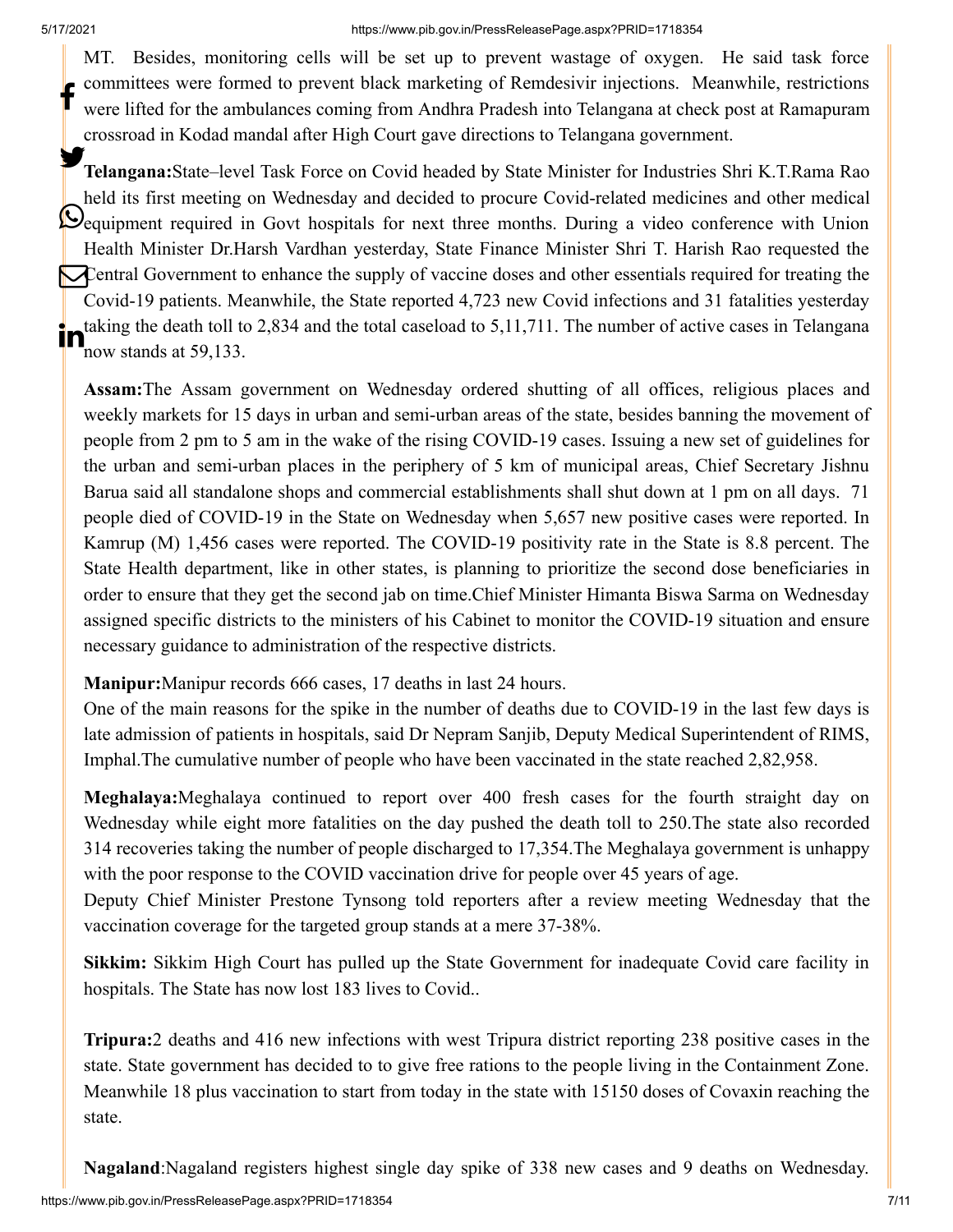Active cases are 3297 while tally goes up to 16,890.

Summer break of both govt and private schools extended till May 21. School Education Dept order says decision taken in view of the current pandemic situation. f

Regional Ayurveda Centre, Dimapur begins distribution of AYUSH 64 tablets to Covid patients under **Thome isolation. Distribution will continue for 20 days.** 

**Punjab**: The total number of patients tested Positive is 467539. Number of active cases is 79963. Total Deaths reported is 11111. Total COVID-19 Vaccinated with 1st dose (Healthcare + Frontline Workers) is 806082. Total COVID-19 Vaccinated with 2nd dose (Healthcare + Frontline Workers) is 235646. Total Above 45 Vaccinated with 1st dose is 2570979. Total above 45 Vaccinated with 2nd dose is 417899.

**Haryana**: Total Number of Samples found positive till date is 652742. Total active COVID-19 patients **T** are 107058. Number of deaths is 6075. Cumulative number of people vaccinated till date is 4658366.

**Chandigarh**: Total Lab confirmed COVID-19 cases are 52633. Total number of Active Cases is 8528. Total number of COVID-19 deaths till date is 599.

**Himachal Pradesh**: Total number of patients tested COVID positive till date is 145736. Total number of Active Cases is 38954. Total deaths reported till date is 2055.

#### **PIB FACT CHECK**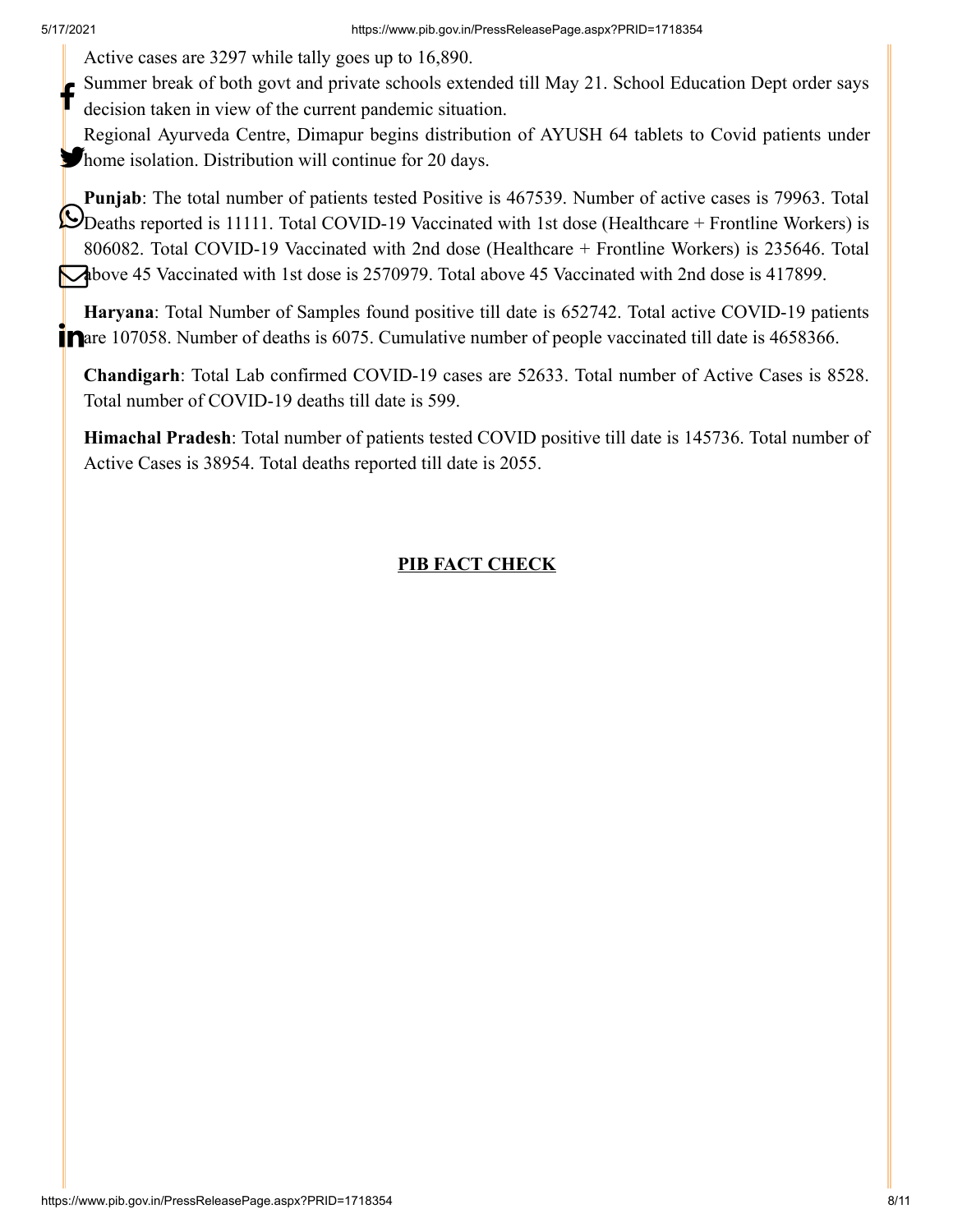$\bigcirc$ 

5/17/2021 https://www.pib.gov.in/PressReleasePage.aspx?PRID=1718354



# **India's VACCINATION drive crosses 17.7 CRORE mark** of administered doses.

#We4Vaccine #LargestVaccinationDrive

C /COVIDNewsByMIB

O/MIB\_India O/MIB\_Hindi O/Inbministry O/Inbministry

**@/mib\_india**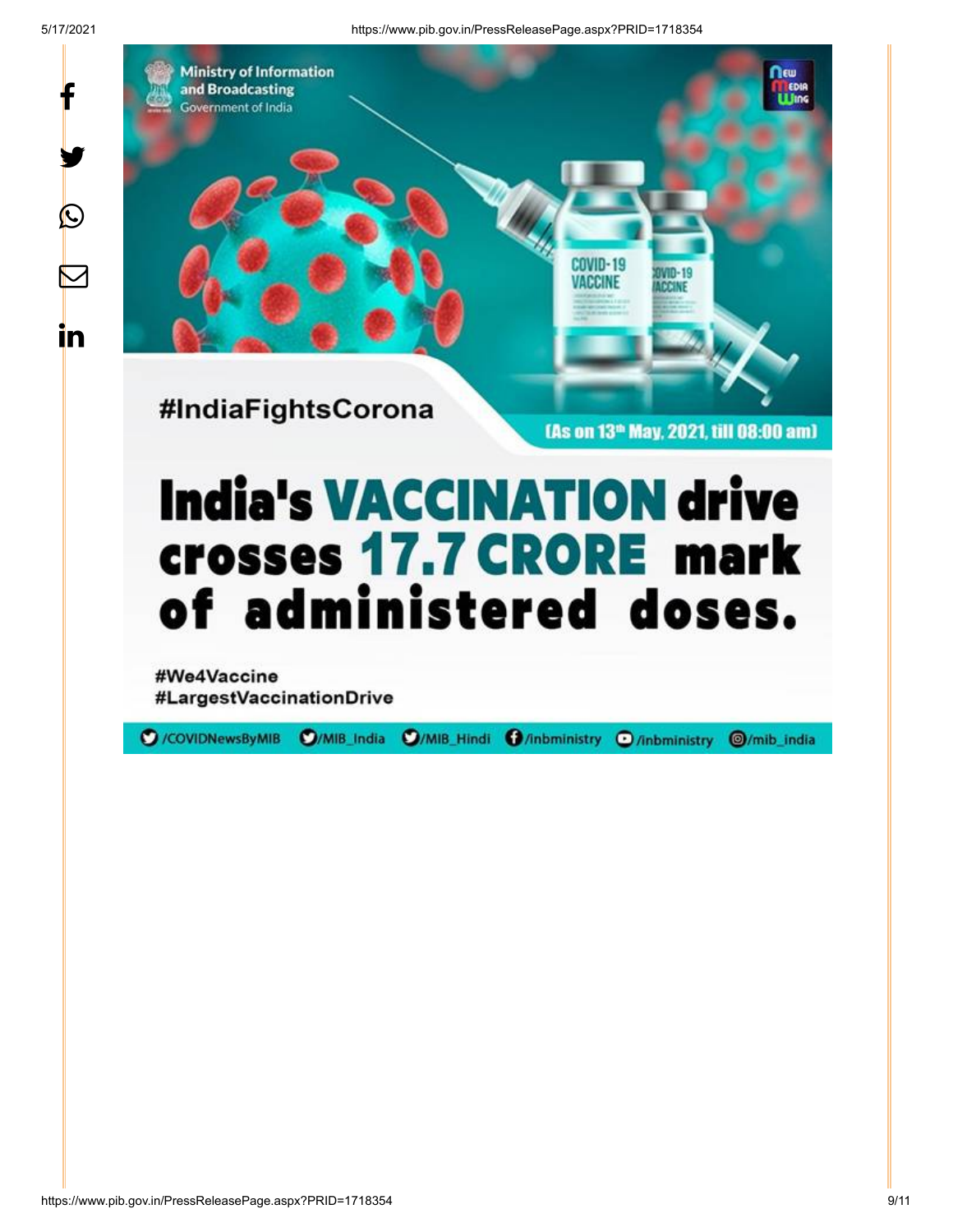y.

 $\bigcirc$ 

 $\boldsymbol{\nabla}$ 

in

## **Busting Myths** About 2<sup>nd</sup> Wave of COVID-19



**MYTH Hospitalisation** is necessary after testing positive

## **FACT**

No, hospitalisation is not required for all cases. **Asymptomatic and mild** cases can be managed at home and do not require hospitalization

\*As per ICMR study of about 10,000 hospitalised patients

#### **MV/AP**

(Release ID: 1718354) Visitor Counter : 11

Read this release in: [Hindi](https://pib.gov.in/PressReleasePage.aspx?PRID=1718562) , [Marathi](https://pib.gov.in/PressReleasePage.aspx?PRID=1718451) , [Punjabi](https://pib.gov.in/PressReleasePage.aspx?PRID=1718742) , [Gujarati](https://pib.gov.in/PressReleasePage.aspx?PRID=1718386)